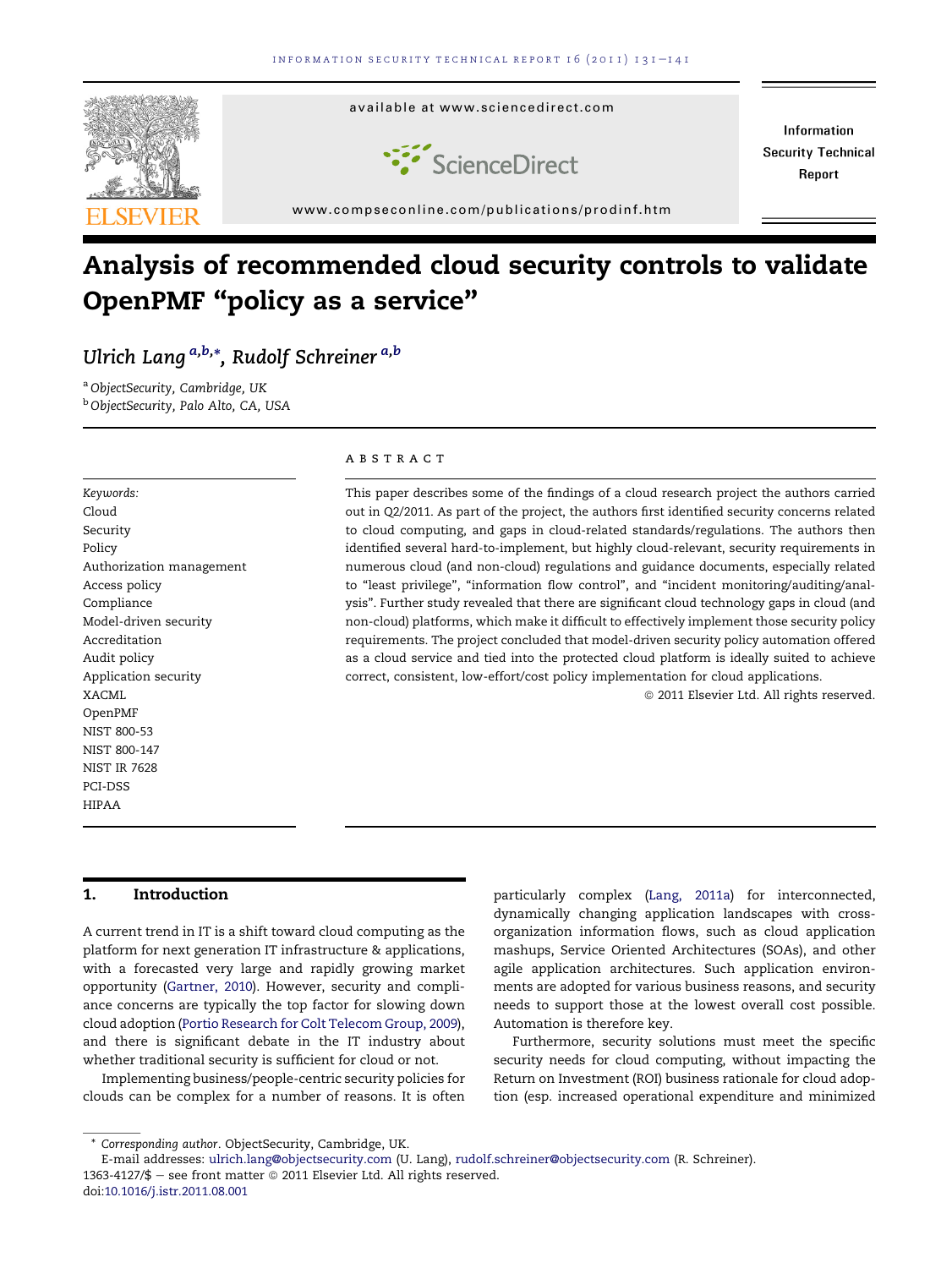upfront capital expenditure). An automation approach security policy implementation is particularly important for cloud computing because cloud subscribers will demand support for regulatory compliance policy management from cloud providers, but will at the same time judge the financial ROI by the same measures as they do for cloud computing in general, i.e. by how much it cuts their upfront capital expenditure and their in-house manual maintenance cost.

The paper is based on the results of the authors' research project "Feasibility Analysis: Cloud Computing Application Security Policy Automation as a Service: Gaps and Solutions" ([Lang and Schreiner, unpublished, 2011](#page-10-0)). The goal of the project is to validate that the market potential is significant for a suitable structured cloud-based security policy automation service that helps implement advanced security policy requirements for clouds (and non-cloud environments) correctly, effectively, and manageable, and in line with the cloud computing business model. Such a cloud "policy as a service" can be implemented using the authors' OpenPMF model-driven security (MDS) policy automation technology (esp. for authorization and incident monitoring). The project involved:

- 1. Problem analysis: Analyzing security and compliance concerns and the need for a novel cloud service that automates security policy and compliance implementation;
- 2. Peer review & advocacy: Involving the community to ensure the accuracy of assumptions and results, as well as to educate and advocate the wider community about the results;
- 3. Solutions design: Establishing the feasibility of such a novel cloud service that automates security policy and compliance implementation for cloud applications ("policy as a service"). A design study also showed that ObjectSecurity's OpenPMF product [\(ObjectSecurity, 2011a, Ritter](#page-10-0) [et al., 2006](#page-10-0)) and its model-driven security approach [\(Lang,](#page-10-0) [2011a,b\)](#page-10-0) are well suited for automating technical security policy implementation.

This paper mainly focuses on first task, the results of the problem analysis and the validation that the solution is required. For the second task, the authors are providing ongoing feedback and contributions about the identified recommendation to the various organizations (e.g. NIST 800-146, NIST Cloud Computing Security Working Group - NCC-SWG, ENISA, FedRAMP, UK G-Cloud Cabinet Office, CSA), attended numerous related meetings and online discussion groups, produced several publicly available scientific publications (such as this one), and blogged [\(Lang, 2011a,b](#page-10-0)) about the results. The third task, the actual solution design and demonstrator, is not the main focus of this paper and described in detail in ([Lang, 2011b\)](#page-10-0).

# 2. Analysis objectives

The first part of this project involved understanding the exact challenges around cloud security and compliance, in particular to answer the following questions:

 Unique concerns: Are there any unique cloud security and compliance concerns, vulnerabilities and weaknesses that are specific to cloud computing (i.e. significantly different from non-cloud computing architectures), and what are the causes of those unique cloud security concerns? And how hard is it to implement solutions for those concerns?

- General concerns: Which general (i.e. not unique to cloud) security and compliance concerns apply to cloud computing? And how hard is it to implement solutions for those concerns?
- Guidance gaps: Are there any gaps (e.g. missing, irrelevant, and not-quite-right controls) in current cloud-related security and compliance regulations, guidelines, policies, standards $^1$ , e.g. by National Institute of Standards and Technology (NIST), International Standards Organization (ISO), European Network and Information Security Agency (ENISA), and Cloud Security Alliance (CSA)?
- Technology gaps: Are there any gaps in current technologies implementing the recommendations for cloud?
- Required features and drivers: Which specific cloud business, technical, and market issues does a security policy automation cloud service have to address in order to be successful, as compared to issues found in traditional deployments (e.g. for Service Oriented Architectures, SOA)?

To analyze whether the findings of this project are of a cloud specific nature or of a general nature, additional general (i.e. not cloud-specific) cyber security guidance was analyzed for comparison purposes, and the conclusion was that the same problem occurs wide-spread across many guidance documents. In particular, the uses reference examples from the following analyzed guidance<sup>2</sup>:

- NIST 800-53 (general cyber security) ([NIST, 2009\)](#page-10-0);
- NIST 800-146 (cloud) [\(NIST, 2011a](#page-10-0));
- ENISA (cloud security) [\(ENISA, 2009](#page-9-0));
- PCI-DSS (payment card security) ([PCI Standards Council,](#page-10-0) [2010\)](#page-10-0);
- NIST IR-7628 (smart grid security) [\(NIST, 2010](#page-10-0));
- HIPAA (healthcare security regulation) [\(US department](#page-10-0) [of Health and Human Service, 2011a,b\)](#page-10-0)
- FedRAMP [\(US Government CIO Council, 2010](#page-10-0))
- CSA Guidance Document v2.1 [\(CSA, 2009\)](#page-9-0) and CSA Cloud Controls Matrix ([CSA, 2010](#page-9-0))

FedRAMP and CSA Cloud Control Matrix are not specifically mentioned in any of the examples throughout this paper because both do not actually provide new guidance, but rather select and structure existing other guidance (esp. NIST 800.53).

Interestingly, some cloud architectures do not reveal their security architectures (e.g. the UK government G-Cloud ([UK](#page-10-0) [Cabinet Office, 2009](#page-10-0)) and could therefore not be analyzed). In the authors' view, the concept of "security through obscurity" ([Wikipedia, 2011](#page-10-0)) is generally not advisable $3$  in an emerging

 $^{\rm 1}$  For the sake of simplicity, we will subsume all these different kinds of documents into the term "guidance" unless there is a reason to differentiate between their normative/de-facto/ legislative etc. natures.

The government relevant Common Criteria standard has been analyzed in [Lang and Schreiner \(2009\)](#page-10-0).

<sup>&</sup>lt;sup>3</sup> The UK G-Cloud information assurance document is classified. The UK government responded to the author's blog post on [www.modeldrivensecurity.org](http://www.modeldrivensecurity.org) and subsequent contact request that this "security through obscurity" approach was chosen due to national security reasons.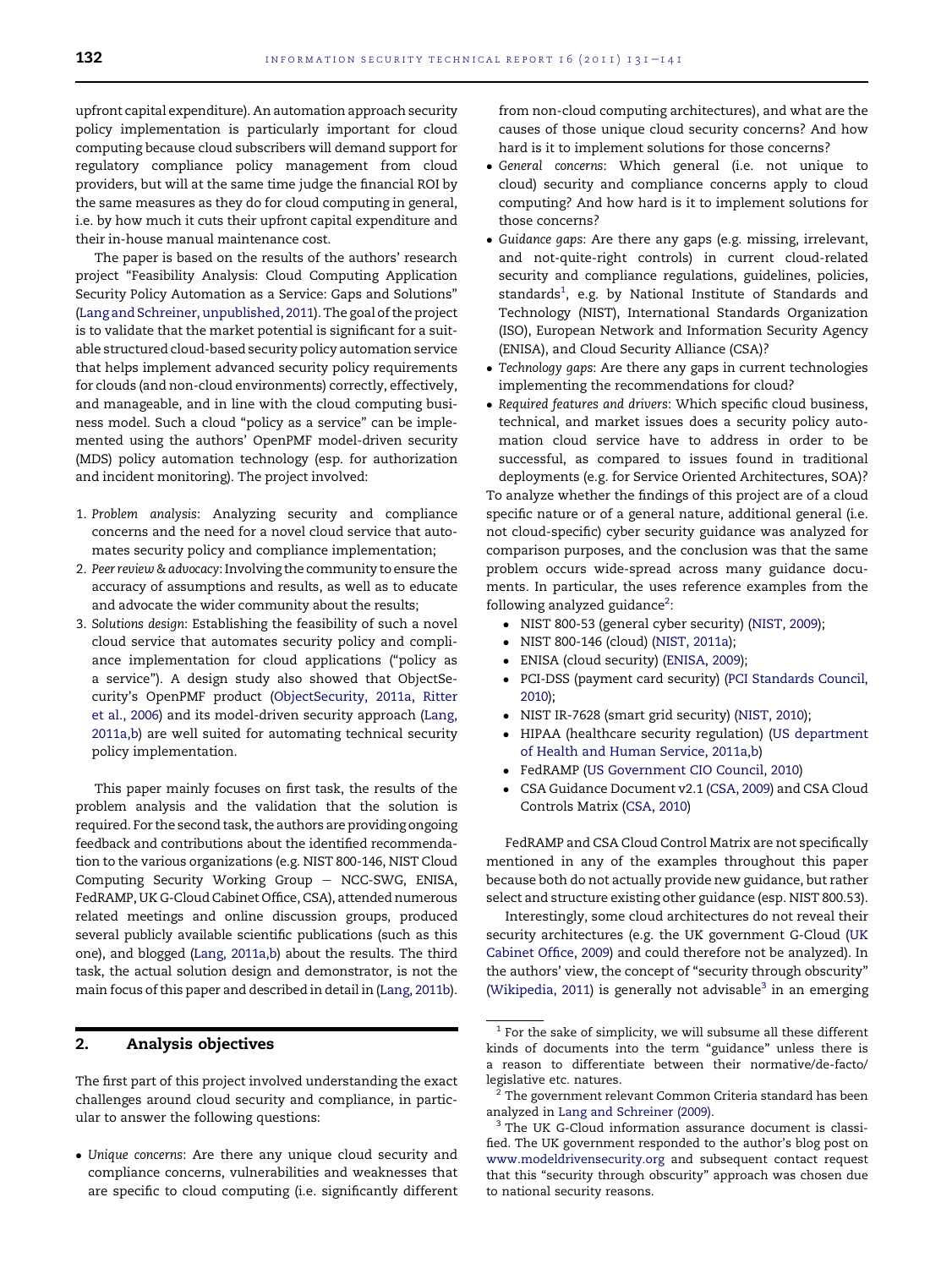technology space where the contributions of the wider community should be used as valuable input.

Due to space restrictions this article of course cannot discuss every analyzed control in all covered guidance. Instead, the remainder of this subsection will discuss the concrete findings of several exemplary guidance and particularly relevant controls.

# 3. Key project findings

# 3.1. More details in cloud-related guidance is needed in order to push for effective implementation, esp. of authorization and access control

All analyzed cloud relevant guidance lacks sufficient controls or control detail related to authorization policy creation, update, management, enforcement, and monitoring. This is not only due to the general lack of technical implementation guidance in most documents, as shown by the fact that most documents for example specify controls in much more depth (e.g. identity and authentication related  $-$  see discussion below).

That lack of concrete guidance causes the real-world problem that cloud providers and subscribers today choose to not effectively implement any controls to mitigate these vulnerabilities, and often get away with it from a regulatory perspective until breaches occur.

The analyzed guidance around controls related to IT security compliance and auditing is also specified in insufficient depth to be effective, e.g. what exactly to monitor and log, and how to identify non-compliance in a manageable way. The guidance also does not state that policy-driven analysis is needed.

All cloud security guidance should explicitly state that typically recommended identity and authorization mechanisms are only useful if subscribers can actually author and maintain policies and get meaningful visibility, which in a cloud environment is unclear for most of the mechanisms you list. It is important that clouds will likely evolve to interconnected, business process workflow orchestrated application mashups, and authorization policy automation for those mashups ("system of systems") must also be controllable by subscribers, and not just by providers. In particular, all standards and guidance should call for (1) preventive, dynamic least privilege enforcement, (2) information flow control enforcement, and (3) policy-driven monitoring, analysis and auditing (each is discussed below).

Technologies such as authorization management and model-driven security (MDS) policy automation are available today, but standards and guidance documents do not sufficiently push providers and subscribers to implement effective technology solutions.

#### 3.1.1. Analyzed examples

(1) NIST SP 800-53 "Recommended Security Controls for Federal Information Systems and Organizations" ([NIST,](#page-10-0) [2009\)](#page-10-0) laudably covers access controls as the first set of controls. It mentions application level access enforcement (AC3), but misses implementation guidance or examples of what features to actually concretely implement. It also does not explain in sufficient depth that access policies should be implemented to be manageable (and especially does not mention ZBAC or model-driven security anywhere throughout the document). In addition to the least privilege and information flow control sections covered individually below, the "separation of duties" control (AC5) omits the most complex use case of dynamic policies (e.g. "Chinese Wall"), and gives no implementation advice or examples.

- (2) NIST SP  $800-146<sup>4</sup>$  "Cloud Computing Synopsis and Recommendations" ([NIST, 2011a](#page-10-0)) mentions access policies in the Identity and Access Management (IAM) section, but the document does not specifically mention authorization policies, and does not mention that dynamic application interactions need to be controlled as well as the mentioned user interactions (see discussion below). Also, the list of access control standards and concepts/mechanisms is not fully correct and complete (in the draft version), and puts generic concepts and specific technical standards in the same list. Specifically, both model-driven security and ZBAC are missing.
- (3) ENISA's "Cloud Computing  $-$  Benefits, risks and recommendations for information security" document [\(ENISA,](#page-9-0) [2009](#page-9-0)) does call for "scalable security management (policy and operating procedures) within cloud platforms: automatic enforcement of security and data protection policies ", but leaves out any details. Itmisses an in-depth discussion of authorization throughout the document. Access control guidance is restricted to user accounts and roles and do not mention anything about how to implement those controls (e.g. using authorization management technologies), except once in the appendix (where XACML ([OASIS, 2005\)](#page-10-0) is mentioned). The document should state in the main part that fine-grained, contextual authorization management with a high degree of policy management automation (through model-driven security) is required. Also does not mention ZBAC. It will be absolutely critical for clouds that policies can be determined by the subscriber, not only by the provider. The mentioning of least privilege is covered individually below. Finally, since policy management can be viewed as part of the wider area of configuration management, the covered vulnerability "misconfiguration" is too vague and should specifically include incorrect authentication, authorization, and accounting policies.

# 3.2. Proportionally weighted focus in guidance is needed; instead, guidance is overly focused on identity & authentication and neglegts on policy and authorization

Inherently, identities and authentication are worthless without authorization and access control. For cloud computing to work at large scale and interconnectedness ("cloud mashups"), fine-grained contextual authorization management with a high degree of policy management automation (e.g. through model-driven security) is required.

<sup>4</sup> The authors have provided feedback to NIST accordingly as part of the gap analysis project.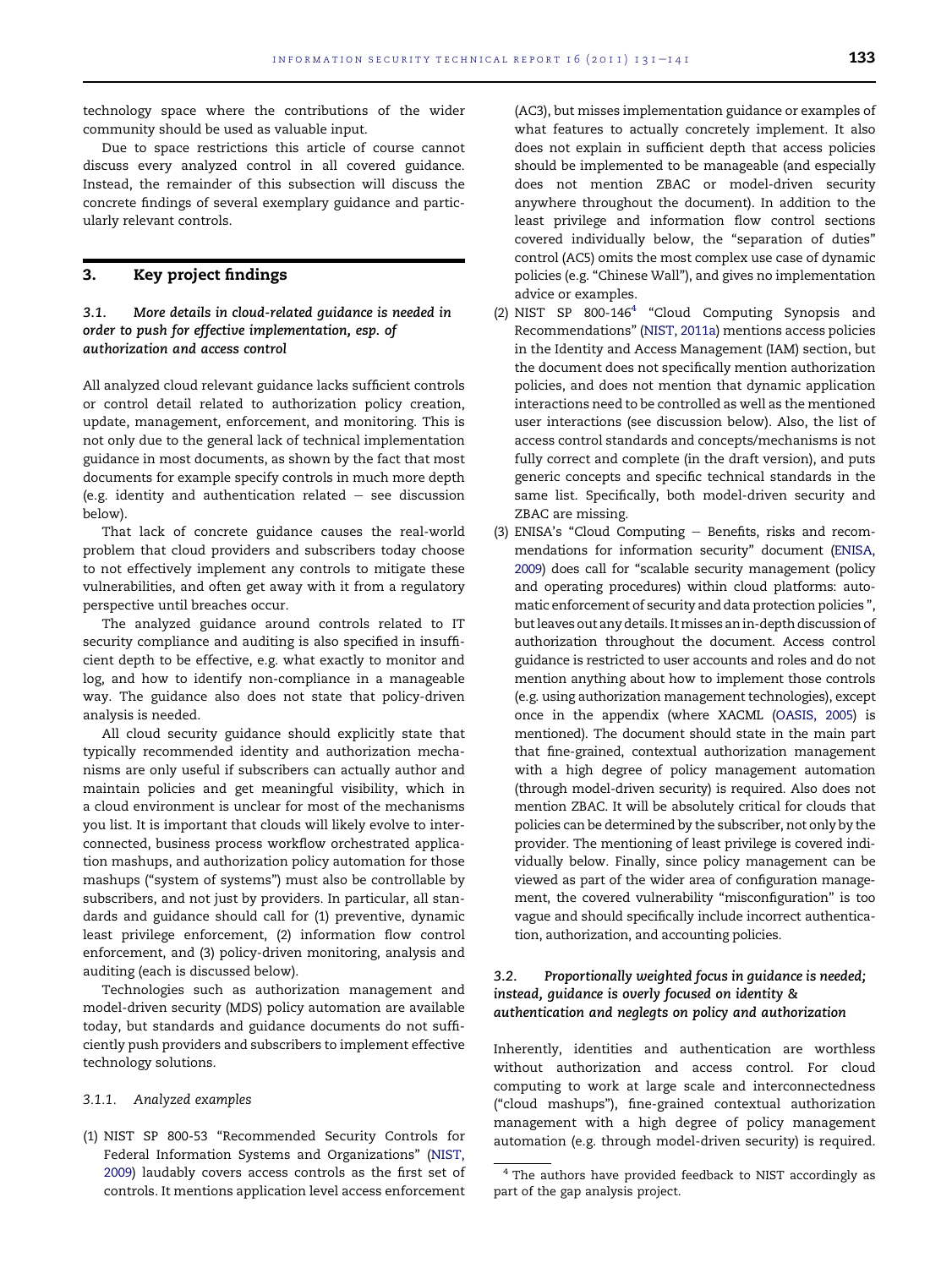But, as already briefly mentioned, most of the analyzed standards and guidance documents discuss identity & authentication in depth, while only peripherally touching policy and authorization.

Some guidance even interchangeably refers to the concepts of authorization and policy and the concepts of authentication and identity  $-$  the authors see this problem frequently in today's information security field. In line with that identity-centric view to security policy management, virtually all guidance around authorization also overly focuses on role-based access control (RBAC) ([Ferraiolo and Kuhn,](#page-9-0) [1992\)](#page-9-0), and only peripherally discusses attribute based access control (ABAC) ([Karp et al., 2009\)](#page-10-0), which enables the enforcement of fine-grained, contextual policies, and authorization based access control (ZBAC) [\(Karp et al., 2009](#page-10-0)), which simplifies federated authorization management and controlled service chaining with delegation. These more stateof-the-art authorization mechanisms are especially critical for clouds where applications are composed from interconnected cloud services and cloud-hosted application modules.

#### 3.2.1. Analyzed examples

- (1) NIST SP 800-53 is the only notable exception analyzed, where the discrepancy of depth of coverage between the two areas is still in favor of identity & authentication, but less than in other guidance. In stark contrast to too-vague and incomplete authorization controls, NIST 800-53 covers very specific technical control related to user account authentication (AC7-15)  $-$  for example, controls for unsuccessful login attempts (AC7). This stark contrast illustrates that the level of depth is not deliberately chosen but differs between the covered controls  $-$  which can be misleading. Also it would be useful to have concrete implementation examples for all covered controls.
- (2) NIST SP 800-146 focuses significantly more on identity than on access. General statements such as "the subscriber's organization is often fully responsible for managing the accounts ..." imply that policy management needs to be done. However, the document does not mention that policy management has to be done both for users and applications, not just for user accounts. Account management is only one part of policy management, and the document does not give equal weight to authorization and access policies for applications and users. The document also specifically mentions identity management as a technical control, but omits the numerous abovementioned access control methods.
- (3) ENISA's cloud computing risk assessment, along the same lines, focuses (throughout the document) more on the management of identity and authentication systems, but not on the management and maintenance of authorization management systems. For example, the document states that "besides authentication, accounting and audit, what other controls are in place to prevent (or minimize the impact of) malicious activities by insiders? " $-$  it is unclear why authorization was omitted here. Another example is that the section on "access control and audit trails" talks about authentication, but not about authorization. Yet

another example is the described vulnerability "authentication, authorization, accountability", which overly focuses on authentication, roles, and passwords, and not enough about authorization/access control policy enforcement. Each point should be discussed separately (authentication, authorization, accounting), and specifically ensure that the authorization part is correct (i.e. not talk very much about role assignments, passwords etc., but much more about how the access policies are authored, distributed, enforced, monitored, and maintained across the cloud). It is also somewhat misleading that the document singles out the use of a detailed technical control ("efficient role-based access control and federated identity management solutions by default"), but does neither discuss more state-of the art alternative mechanisms (esp. ABAC and ZBAC with model-driven security), nor mention real-world implementation and scalability issues around RBAC and federated identity management solutions. It also does not mention the need for efficient and effective security policy automation (e.g. using modeldriven security).

# 3.3. Implementing "least privilege" control requirements widely recommended but typically not implemented effectively

All analyzed guidance recommends the implementation of least privilege ("need-to-know", "minimum necessary"), i.e. that access policies need to be enforced contextual by the job (not job role!) – so for example, if someone ("Alice") needs access to some customer's ("Bob") payment information for the job of charging Bob, the technical access policy implementation needs to make sure that Alice is actually involved in a sales transaction related to Bob, and that Alice is at the "charge the customer" step in the sales business process. This is called "context". It is important to understand that Alice should not have blanket access to all customers' payment data because she might potentially have a transaction with any customer when they call at some unknown point in the future and buy something. In that case, least privilege would not be fully implemented.

This example makes clear that RBAC with user account management are an insufficient technical mechanism to implement the guidance, because they are not contextual enough to only grant access when needed for the particular use.

Instead, to technically implement least privilege access based on the minimum necessary for the particular granted use, disclosure, or request, technical access control must be fine-grained and contextual (e.g. based on the context of the access, the business process the requester of information is in, the way information is aggregated across interconnected IT systems etc.). Therefore, fine-grained, contextual authorization management is needed to enforce such complex policies.

What this specifically means is that a dynamic access control "whitelist" (i.e. stating what is allowed, vs. "blacklists" that state what is not allowed) needs to be available that enforces the that policy requirement. Static access control models such as identity-based access control (IBAC) or role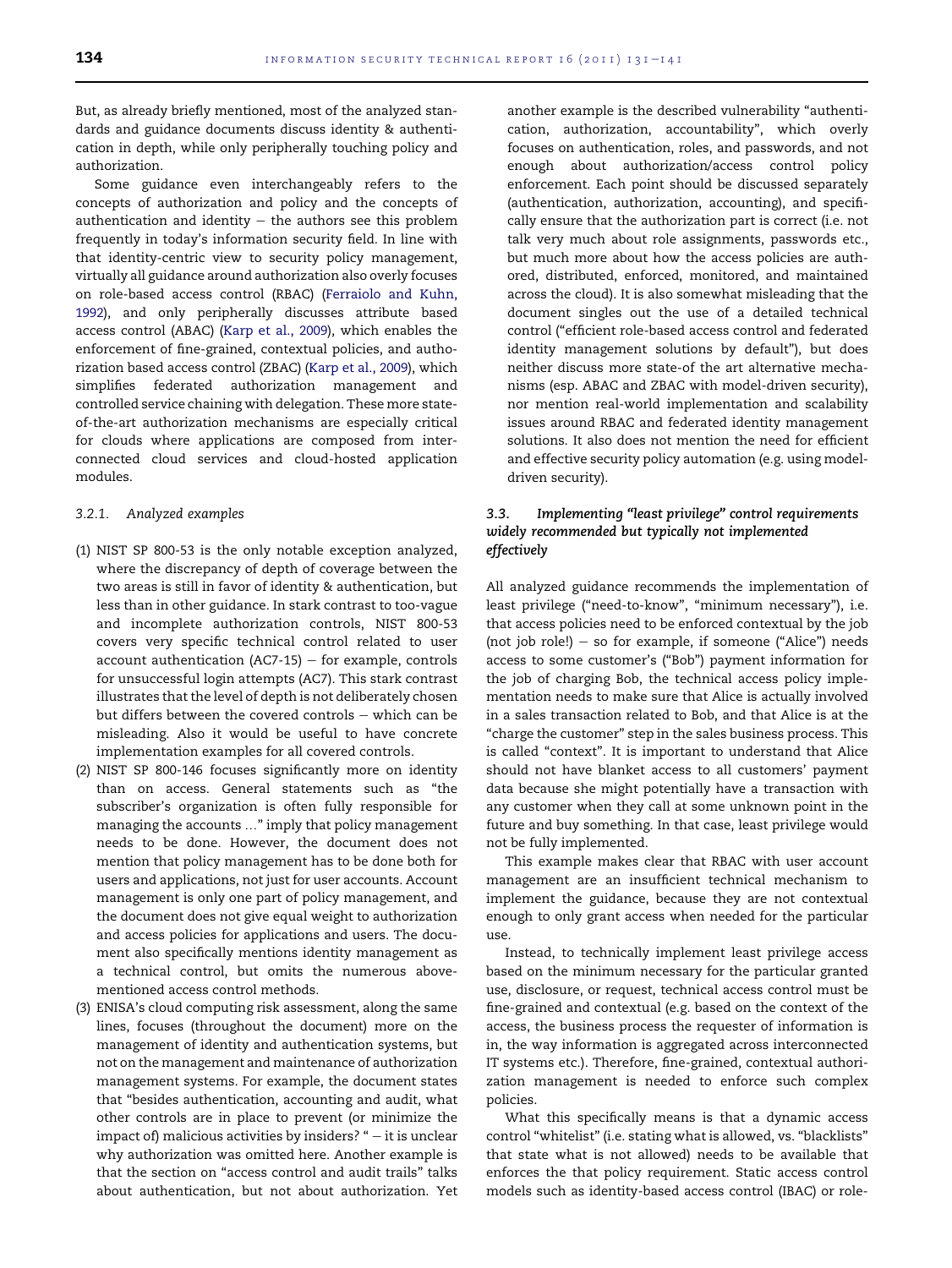based access control (RBAC) ([Ferraiolo and Kuhn, 1992\)](#page-9-0) are not sufficient access mechanisms because they do not capture such context in the policy ([Lang, 2011a,b, Lang, 2010a\)](#page-10-0). As a result, virtually all IBAC/RBAC implementations, including traditional Identity and Access Management (IAM) technologies, are insufficient on their own. Attribute-based access control (ABAC), as for example standardized in XACML [\(OASIS, 2005](#page-10-0)), help add this missing context and other additional expressions to the policy. The challenge with authorization management is that policies are hard to author and  $main - there$  are simply too many technical rules, and maintaining those is too time-consuming, expensive, difficult, and error-prone. Also these technical rules will often not directly translate from the human thinking about business security policies. To solve that policy authoring and maintenance show-stopper, model-driven security (MDS) policy automation is also needed, which automatically generates technical security rules from generic security policy requirements (models)  $-$  for example captured in models close to the understanding of the recommended guidance controls. This paper will describe further below how model-driven security can solve the unmanageability problem of ABAC.

One of the most prominent examples where least privilege policy enforcement would have had the potential to avert disaster is the recent Wikileaks leak ([Guardian, 2010](#page-10-0)).

#### 3.3.1. Analyzed examples

- (1) NIST 800-53: The "least privilege" control (AC6) misses dynamic contextual policy complexities: as explained above, to be really effective, least privilege control implementations should only grant access based on the privilege required in a certain context (e.g. at a specific step in a business process, or at a specific time, or if something else has happened before).
- (2) ENISA: Similar to the lack of detail in NIST's coverage of "least privilege", the identified vulnerability "need-toknow principle is not applied" is too generic. It should specifically state that technical mechanisms need to be in place to enforce need-to-know policies, esp. through finegrained, contextual authorization management with a high degree of policy management automation through model-driven security.
- (3) PCI-DSS states that "restricting access is crucial!", and more concretely: "Restrict access to cardholder data by business need to know: To ensure critical data can only be accessed by authorized personnel, systems and processes must be in place to limit access to system components and cardholder data based on need to know and according to job responsibilities. It explicitly explains that need to know is when access rights are granted to only the least amount of data and privileges needed to perform a job, i.e. only to those individuals whose job requires such access, and is set to "deny all" unless specifically allowed.
- (4) HIPAA: The Health Insurance Portability and Accountability Act (HIPAA) "Privacy Rule" ([US Department of](#page-10-0) [Health and Human Service, 2011a\)](#page-10-0) establishes regulations for the use and disclosure of Protected Health Information (PHI), in particular it requests the implementation

of least privilege: "A central aspect of the Privacy Rule is the principle of "minimum necessary" use and disclosure". A covered entity must make reasonable efforts to use, disclose, and request only the minimum amount of protected health information needed to accomplish the intended purpose of the use, disclosure, or request. A covered entity must develop and implement policies and procedures to reasonably limit uses and disclosures to the minimum necessary, i.e. a covered entity may not use, disclose, or request the entire medical record for a particular purpose, unless it can specifically justify the whole record as the amount reasonably needed for the purpose." The "HIPAA Security Rule" [\(US Department of Health and](#page-10-0) [Human Service, 2011b\)](#page-10-0) also limits uses and disclosures of PHI to the "minimum necessary, "the Security Rule's administrative safeguards section requires a "covered entity" to implement and periodically assess policies and procedures for authorizing access to e-PHI only when such access is appropriate. Interestingly this administrative (i.e. non-technical) section specifically states that this should be implemented "based on the user or recipient's role (role-based access)", which is insufficient. The technical safeguards section mandates access control "A covered entity must implement technical policies and procedures that allow only authorized persons to access electronic protected health information (e-PHI), and must "record and examine access and other activity in information systems that contain or use e-PHI."

(5) NIST IR 7628: The recommended control "Least Privilege" requires that "the organization assigns the most restrictive set of rights and privileges or access needed by users for the performance of specified tasks", and that "the organization configures the Smart Grid information system to enforce the most restrictive set of rights and privileges or access needed by users"<sup>5</sup>. In other words, a caller should only be granted access to a resource if that caller has a need to do so in the specific context, for example a particular step in a business process, or a particular system situation such as emergency level.

# 3.4. Implementing "information flow enforcement" access control requirements widely recommended but not effectively implemented in practice

Information flow enforcement is a critical cloud security requirement because, as mentioned earlier, interconnected, agile application mashups (potentially across trust domains) will play a big role for clouds, and authorizations/access policies for those mashups must be controllable by subscribers.

<sup>&</sup>lt;sup>5</sup> The section of the document also offers the additional considerations relevant to the discussion of this paper, in particular that "the organization authorizes network access to organization-defined privileged commands only for compelling operational needs and documents the rationale for such access in the security plan for the Smart Grid information system", and "the organization authorizes access to organization-defined list of security functions (deployed in hardware, software, and firmware) and security-relevant information".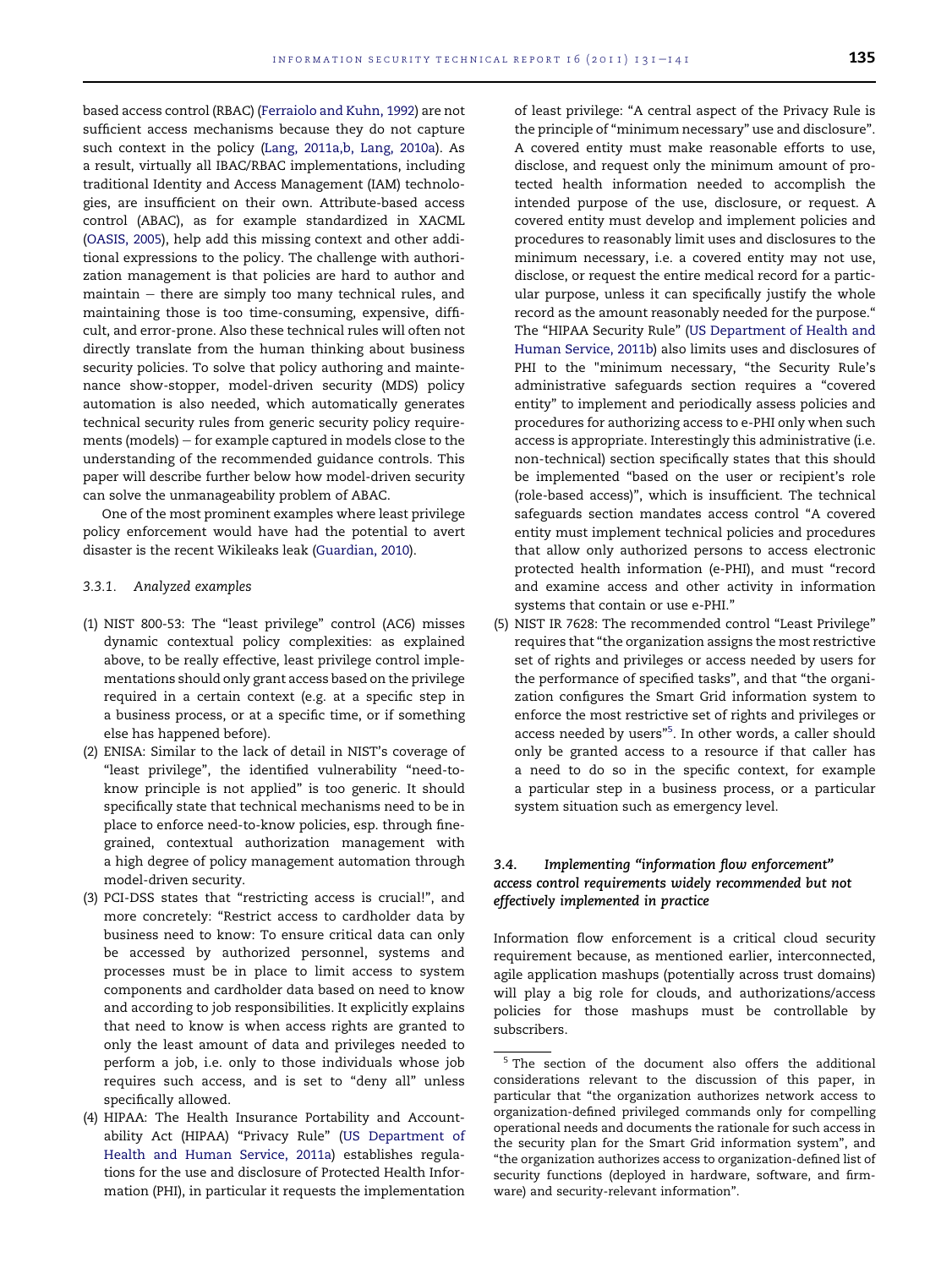As already mentioned in the previous subsection, IBAC and RBAC are insufficient on their own, and due to the dynamic changing ("agile") nature of today's interconnected IT landscapes ("system of systems"), ABAC policies would need to be constantly manually updated to be correct after "system of systems" changes, resulting in a policy management nightmare ([Lang, 2010b](#page-10-0)). There are a number of other problems with ABAC, e.g. challenges around authorization delegation across service chains and impersonation, which can be solved using ZBAC [\(Karp et al., 2009](#page-10-0)), which uses authorization tokens and federated authorization token servers.

This paper will describe further below how model-driven security can solve the unmanageability problem of ABAC and ZBAC.

#### 3.4.1. Analyzed examples

- (1) NIST 800-53: The mentioning of "flow control" (AC4) is overly simplistic in scope and does not mention policies based on workflows (e.g. application interactions, BPM orchestration or cloud mashups). It also omits the challenges related to dynamic (agile) changes.
- (2) HIPAA: Mandated technical safeguards state that "a covered entity must implement technical security measures that guard against unauthorized access to electronic personal health information (e-PHI) that is being transmitted over an electronic network" ([US Department](#page-10-0) [of Health and Human Service, 2011b](#page-10-0)). This statement is too vague, for example does it not even state to what level of assurance these measures have to be implemented. But since the ultimate goal is to prevent breaches and the associated damage and cost associated with them, it is clear that implementing this as best as possible is desirable (e.g. using model-driven security policy automation).
- (3) NIST IR 7628: The recommended control "Information Flow Enforcement" requires that "the Smart Grid information system enforces assigned authorizations for controlling the flow of information within the Smart Grid information system and between interconnected Smart Grid information systems in accordance with applicable policy. Information flow control regulates where information is allowed to travel within a Smart Grid information system and between Smart Grid information systems. As example implementations, the document mentions boundary protection devices that restrict Smart Grid information system services or provide a packet-filtering capability. This section of the document also offers a number of supplemental considerations. Particularly interesting for the discussion in this paper, the guidance recommends "dynamic information flow control allowing or disallowing information flows based on changing conditions or operational considerations"6 .

# 3.5. "Security incident monitoring", "reporting", "auditing" implementations need to become more policydriven and automated to improve near real-time visibility into security posture

In the context of the fine-grained contextual authorization mentioned earlier, incident monitoring, reporting, and audit are intrinsically intertwined with authorization. Monitoring, reporting, and audit tools will need to know the specific authorization policies in order to decide whether behavior is in fact suspicious or not, and what the criticality is. This differs dramatically from traditional network monitoring approaches which mainly monitor for generic vulnerabilities (i.e. the same vulnerabilities occur for a particular technology, rather than for a particular business) and thus do not need to know any specifics about the organization's business processes in order to flag an incident. The authors call control and visibility for generic vulnerabilities "security hygiene" to distinguish them from organization-specific policy enforcement and monitoring. This paper will describe further below how model-driven compliance can solve the policy-driven monitoring challenge for authorization management.

## 3.5.1. Analyzed examples

- (1) NIST IR 7628: numerous recommendations for incident monitoring, incident reporting, and auditing are spread throughout the document, recommending that "the organization monitors events ... to detect attacks, unauthorized activities or conditions, and non-malicious errors" based on the organization's policy requirements ("monitoring objectives"). In addition to recommending such policy-driven monitoring, it suggests the use of automated incident analysis and reporting tools mechanisms. It also states that there needs to be a maintained list of auditable events, and again suggests automated, centralized analysis tools and near real-time analysis and after-the-fact investigations of security incidents, e.g. by automatically processing audit records for events of interest based on selectable event criteria. A more detailed analysis can be found in ([Lang and Schreiner, 2011\)](#page-10-0).
- (2) None of the analyzed guidance documents mention that there is a need for visibility related technologies (including intrusion detection/prevention, monitoring, and audit analysis) to become more policy-driven. This is because without a policy-driven approach human security personnel are flooded with too much incident and audit log information to manually analyze fast enough to find actual security breaches (too many false positives, and a high chance of false negatives). For the same reasons, compliance audits (and assurance accreditation) become expensive, time-consuming, and error-prone. In contrast to that, if security is policy-driven and automated (using security policy automation and preventive whitelisting as described in the previous section), an automated system can automatically sieve through the logs and figure out automatically which policies have been violated (including unsuccessful attempts). For example, in the ENISA cloud computing risk assessment document section about "audit

 $6$  Other considerations not directly related to the discussion in this paper include enforcement based on explicit labels on information, source, and destination objects, organizationdefined security policy filters, human policy filter review, privileged administrator policy filter configuration.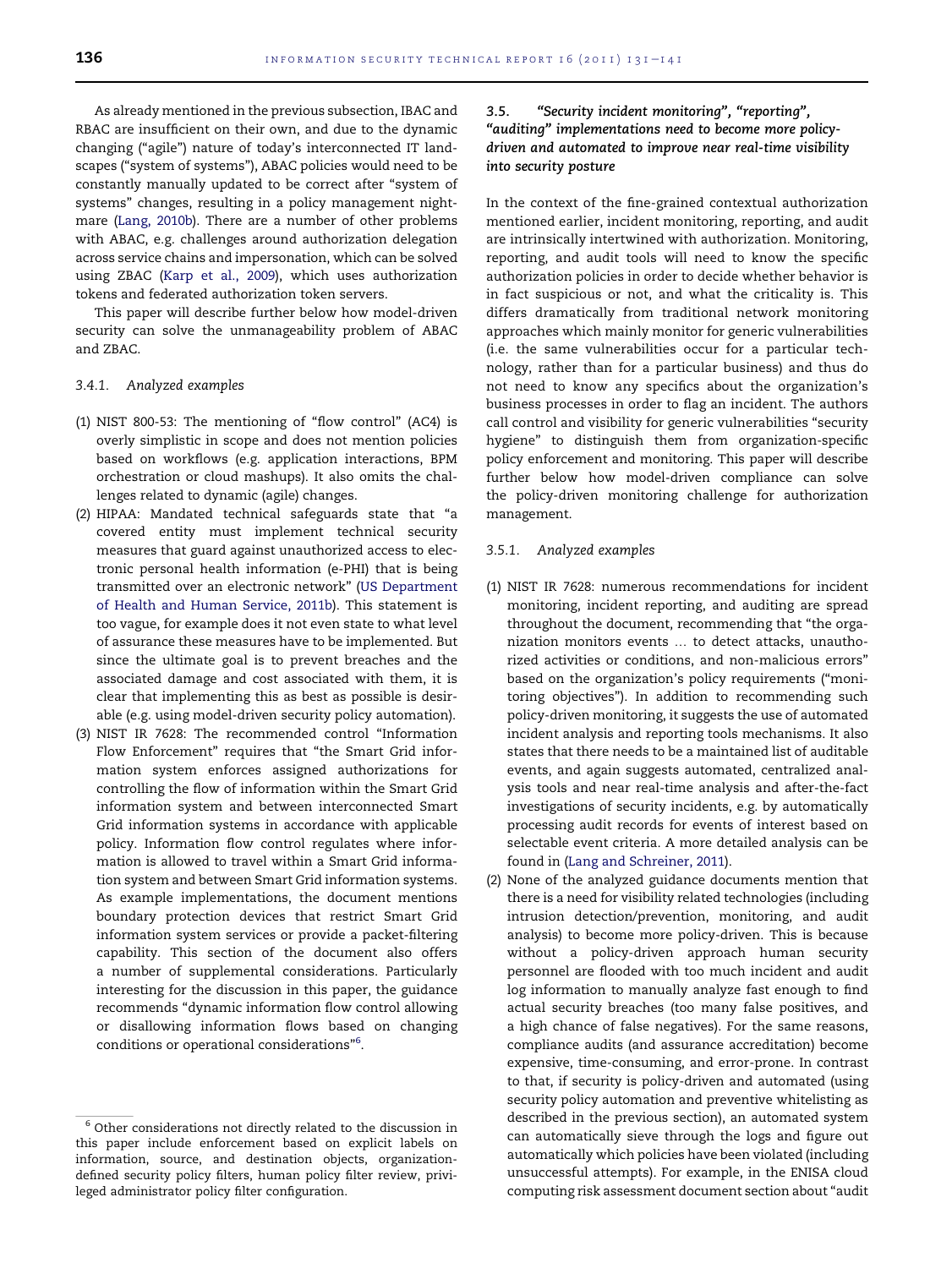reduction & report generation" (AU7) omits that this process will often have to be policy-driven.

# 3.6. Cloud subscribers need more standardized control over internal cloud security

The dominant security standards/guidelines perspective is that of the cloud subscriber. However, cloud subscribers are not sufficiently able to control their organization's particular security policy implementation at the higher cloud platform stacks (Platform and Software as a Service, PaaS, SaaS) in a standardized and manageable way. No standards for feeding user policy into cloud platforms are currently available or underway, which is a serious limitation of cloud $^7\!$ .

Technical authorization policy standards such as XACML can play a part role as a machine-to-machine policy exchange format, but must be hidden from the user because they are unmanageable for humans ([Lang, 2011a,b](#page-10-0)). To achieve this, model-driven security approaches (ideally based on standards such as Eclipse EMF or OMG MOF) let user organizations subscribe to (or capture themselves) policy in humanunderstandable terms and automatically turn them into specific technical implementation across cloud platforms. Both use cases (subscribe, capture) can be implemented using ObjectSecurity OpenPMF policy as a service.

Government cloud initiatives should use their clout and drive standardization of manageable cloud policy mechanisms, partly because some cloud systems (esp. for government use) could at some point be accredited by rigorous information assurance standards such as Common Criteria or NIAP, which will require a more standardized, formalized approach to policy (among other things). Model-driven security policy automation can help achieve this.

#### 3.6.1. Analyzed examples

(1) NIST SP 800-146 mentions the concerns about control and visibility for subscribers over their cloud services and calls for standards and subscriber-understandable policy management mechanisms that "can be integrated with existing enterprise/agency security frameworks such as identification and authorization so that enterprise/agency security policies can be enforced."

# 3.7. Cloud subscribers need more standardized visibility over internal cloud security

Cloud providers only grudgingly provide insight into and control over internal cloud security. While some information is available on cloud provider websites (e.g. ([Amazon, 2011](#page-9-0))) there is not nearly enough to allow users to solve their organization/business specific security challenges. None of the analyzed guidance documents specifically mention the need for incident monitoring and audit logging standards. However, some standards are emerging that enable end users to request compliance reports from cloud providers (e.g. [Cloudaudit.org](http://Cloudaudit.org) [\(Cloud, 2011a\)](#page-9-0)) and to process alert logs (e.g. SCAP [\(NIST, 2011b](#page-10-0))) but it will take some time until these will be made widely available by cloud providers by default.

As also mentioned above, government cloud initiatives should use their clout and drive standardization of manageable automated cloud compliance and accreditation mechanisms, partly because some cloud systems could at some point be accredited by Common Criteria or NIAP, which will require a more standardized, formalized approach to compliance (among other things). Model-driven compliance automation in conjunction with model-driven security policy automation can help achieve this.

# 3.8. Application layer security and business process layer security needed, but guidance does not cover this

To be able to tackle today's security policy and compliance requirements, the emerging focus of acceptable and enforceable cloud security policy standards/guidelines has to include more application and business process security controls. For example, there is a critical need in many cases to enforce complex, contextual policies (e.g. least privilege) where an authorization decision depends on more than just the authenticated identity (or role) of the requester: the decision also depends on the business process and the context of the application whether access should be granted. For example, "doctors should only access the patient record of the patient they are currently treating", "billing should only be able to charge treatment to patients that have been treated by the doctor", "credit card data should only be collected if needed, only be used for the purpose collected, and deleted when the purpose is completed".

#### 3.8.1. Analyzed examples

None of the guidance covers this explicitly.

# 3.9. Cloud Platform as a Service (PaaS) application development tools that support secure development and policy/compliance automation are needed, but most guidance does not cover this enough

While there is a school of thoughts that advocates more and better security training for developers, this is  $-$  judging from the authors' observations in numerous projects  $-$  not practical in most real-world situations because developers are usually under significant time pressure to produce the functional parts of the application. Security would just unnecessarily slow down the development process. The authors advocate a different school of thoughts where security is built into application development (and mashup) tools to guide developers toward more secure applications  $-$  and to prevent them from developing less secure software. The authors specifically advocate a model-driven approach for automating both the generation of technical security policies and the analysis of compliance/accreditation evidence.

#### 3.9.1. Analyzed examples

(1) NIST 800-146 states that application development tools should mitigate security vulnerabilities, but does not state

 $7$  The authors are advocating the formation of an interest group within CSA to fill that gap using "model-driven security policy automation".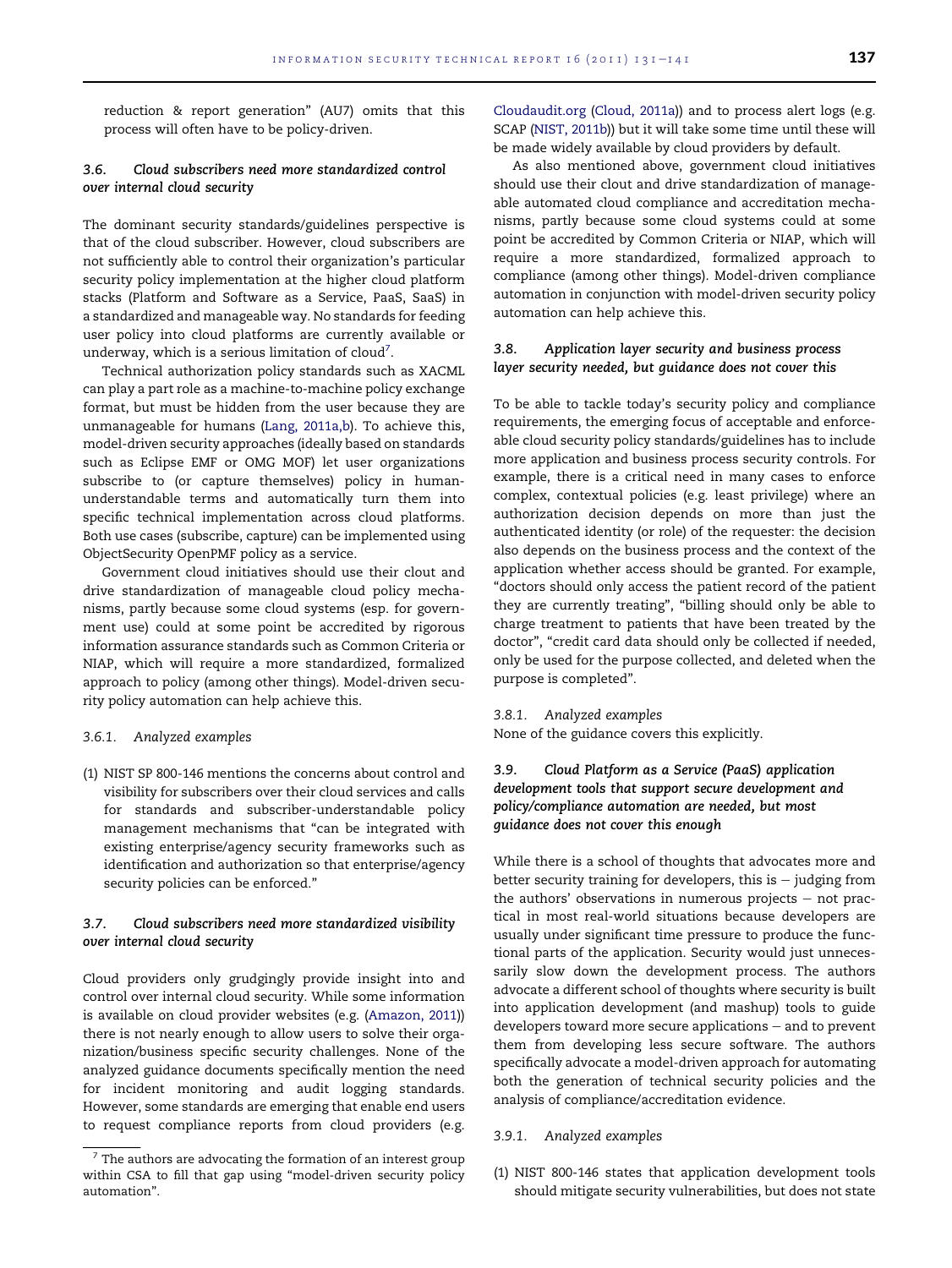any details, or that the development tools also need to support the intuitive authoring and maintenance of security policies by subscribers. Model-driven security policy automation fits directly into such development frameworks (and mashup tools) to achieve this.

- (2) NIST 800-53 does not itself cover this topic but instead peripherally refers to NIST SP 800-64, which is very generic and high-level.
- (3) ENISA's cloud computing risk assessment does not specifically cover this topic either.

# 3.10. "Policy as a Service" is very attractive for large, federated private/community clouds

The described cloud-based policy service for cloud is widely applicable across many types of cloud deployments models and across many sectors, e.g. government, finance, utilities, healthcare, transportation, and commercial/internet. We identified that (1) the value proposition is most attractive when Policy as a Service is deployed internally for a private or hybrid cloud environment  $-$  this is mainly because those environments are generally more security-critical than public cloud deployments, and because most organizations would not be prepared to outsource their security policy to a thirdparty public cloud service; (2) manual fine-grained, contextual authorization management becomes more unmanageable the larger the IT landscape gets (3) compliance evidence creation for reporting/auditing becomes unmanageable in a cloud environment, and especially the larger and more interconnected the IT landscape gets. The studied cloud "policy as a service" is therefore particularly relevant for large, federated, highly regulated organizations such as governments (e.g. "G-Cloud" initiatives in the UK, US, and elsewhere). Governments should use their cloud initiatives to drive innovation in cloud security, and to lead by example by being an early adopter [\(G-Cloud, 2011](#page-9-0)).

# 3.11. "Policy as a service" is easier to adopt for clouds, esp. Platform as a Service (PaaS), than for more traditional deployments, e.g. Service Oriented Architecture (SOA)

PaaS is usually based on one (or a few different) technology platform (e.g. web app server, development & mashup tools) and configuration that is maintained by the provider and that scales homogeneously across all PaaS subscribers. Therefore the "policy as a service" as per the authors' OpenPMF implementation only needs to be integrated with that homogeneous platform. This is much more straightforward and costeffective than the integration challenges around multiplatform SOAs (esp. with additional legacy integration).

# 3.12. "Policy as a Service" will become increasingly attractive as clouds will evolve and become more interconnected, BPM mashup orchestrated

As explained earlier, cloud computing will evolve to include flexible mashups (e.g. agile BPM workflow oriented integration) of individual application service modules ("system of systems"). These models can be installed onto a cloud platform from a cloud hosted "app store", as proposed for example

by various government cloud initiatives. Clouds will also evolve to include legacy platform integration, support for vertical industry certifications, and flexible, more transparent (tiered) cost models. This is sometimes referred to as "Cloud 2.0" ([Cloud, 2011b](#page-9-0)), to distinguish from currently widely used cloud "Cloud 1.0" services that include hosted email, CRM, office productivity applications, and IaaS.

For most security-critical organizations, the dynamic interactions between the various interconnected services and application modules will need to be controlled (esp. authorization, authentication, and auditing), because sensitive information flows across trust boundaries will occur. As mentioned above, manually authoring and maintaining technical authorization rules is too expensive, error-prone, repetitive, and time-consuming. Model-driven security policy automation can reliably automate much of this task so that authorizations are always up-to-date. It also shortens assurance accreditation time compared to manual ad-hoc policy authoring, because the model-driven security algorithms can be accredited once as correct and re-run after changes, rather than having to reaccredit a system of systems after changes ([Lang and Schreiner, 2009\)](#page-10-0).

# 3.13. "Policy as a service" is more likely to be adopted when hosted as a private or dedicated cloud service

Policy as a service is not likely to be a viable business model for high assurance cloud environments (e.g. for critical industries and government) if hosted on  $-$  or offered as  $-$  a public cloud service. This is mainly due to the inherent control, visibility, confidentiality, reliability, and availability concerns that go with using any public cloud service.

While subscribers with less high assurance requirements could make use of publicly hosted policy as a service as a cost-effective way to manage policy, those subscribers will naturally often not have a strong enough business driver for security to adopt security policy automation in the first place.

For subscribers with higher assurance requirements, policy as a service is likely to be hosted as a private or dedicated outsourced cloud service instead. The following section describes the authors' demonstrator environment for such a dedicated cloud service hosted at ObjectSecurity.

# 4. Solution design overview: OpenPMF security policy & compliance automation

The various parts of the described technical architecture, including policy automation (control) and incident analysis automation (visibility), are currently implemented as a "policy as a service" demonstrator by the authors for clouds using ObjectSecurity OpenPMF [\(ObjectSecurity, 2011a\)](#page-10-0).

The OpenPMF policy as a cloud service business model (see ([Lang, 2010b\)](#page-10-0) for details) was designed to help cloud subscribers implement control and visibility for cloud with as little effort, cost and error-potential as possible (e.g. using model-driven security policy automation as a service). Policies are captured in models at the OpenPMF policy service by human experts (either in-house or by the external policy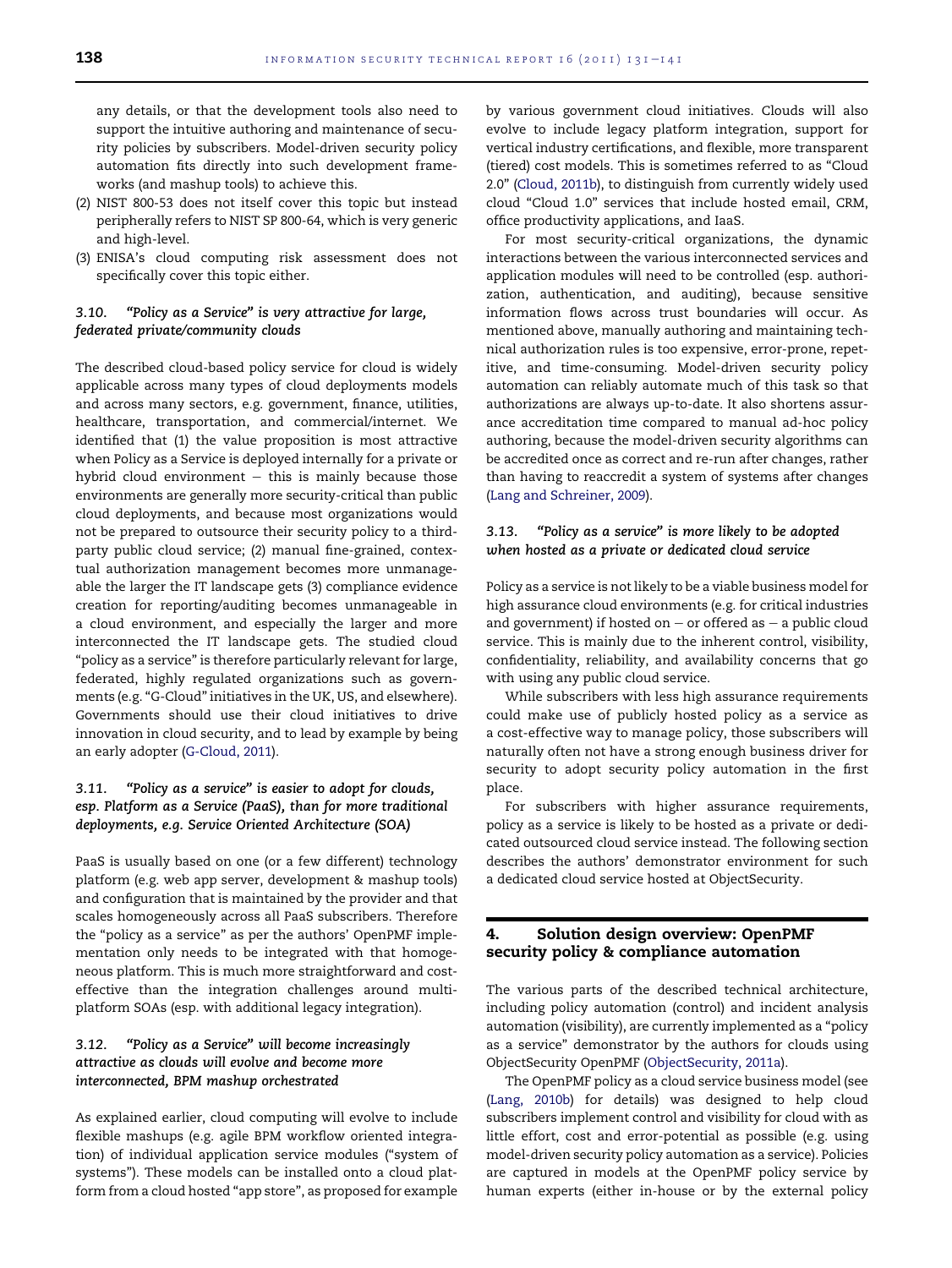service provider if hosted externally). The service is accessed whenever a set of policies need to be implemented, and is charged per use (e.g. monthly subscription fee).

The technical architecture was validated by implementing a demonstrator (described in more detail in [\(Lang, 2010c](#page-10-0))) hosted in-house at ObjectSecurity, and using the following technology stack: Linux, KVM, Tomcat/AXIS2, OpenPMF within Eclipse, Intalio BPMS within Eclipse, SSL/TLS encryption. The OpenPMF policy automation features are embedded into the Intalio BPMS web service orchestration tool. When the context menu "OpenPMF->Generate Security Policy" is clicked, the detailed technical security rules for the specific application are automatically generated.

The technical architecture of OpenPMF policy as a cloud service involved the following two areas:

- 1) Improving control: Model-driven security (MDS) policy automation [\(Lang, 2011a,b; Lang, 2010a, 2010b, 2010c; Lang and](#page-10-0) [Schreiner, 2009\)](#page-10-0) (as implemented using OpenPMF) is a potential solution to the control challenge: MDS adds the required level of security policy automation by applying the reasoning behind model-driven software development approaches to security and compliance policy management. In essence, model-driven security can automatically generate technical authorization (and other) rules by analyzing the application with all its interactions, and applying generic security requirements to it. Model-driven security is a tool-supported process that involves modeling security requirements at a high level of abstraction (in models/meta-data), and using other information sources available about the system, especially the applications' functional models (produced by other stakeholders), to automatically generate fine-grained, contextual technical authorization (and other) rules. The inputs into model-driven security are expressed in Domain Specific Languages (DSL), using generic modeling languages (such as, Unified Modeling Language-UML). Model-driven security has a number of benefits: Compared to manual policy authoring/maintenance, it reduces manual administration overheads and saves cost/time through automation (policy generation, enforcement, monitoring, update)  $-$  especially for agile software applications. It also reduces security risks and increases assurance by minimizing human error potential, and by ensuring that the security implementation is always in line with business requirements and with the functional behavior of the system, thus improving both security and safety of the system. Furthermore, it unites policy consistently across security silos (e.g. different application runtime platforms). Finally, it forms part of a more automated model-driven approach to agile incident analysis and compliance.
- 2) Improving visibility: Model-driven incident monitoring, analysis, and auditing automation (based on the authors' "model-driven security accreditation" (MDSA) [\(Lang and](#page-10-0) [Schreiner, 2009\)](#page-10-0) concept, includes incident monitoring, analysis, and auditing, improves near real-time visibility by collecting application layer alerts and mapping those back to the human-understandable security requirements to be able to assess the security posture on an ongoing basis.

Model-driven security approaches sometimes still gets challenged because of its dependence on application specifications, which are not always readily available in traditional deployments. However, modeling aspects of the interconnected system (esp. interactions) is an important part of state-of-the-art Cloud PaaS and mashups, and is also part of robust systems design. Also, modeling systems at the right granularity (e.g. orchestration) does not actually add to the total cost of policy management. This is because if security administrators have to manually specify detailed technical security rules because their tools do not support model-driven security, they are effectively specifying the security related aspects of the application specification within their policy administration tool. In practice, this is impossible for nontrivial systems, esp. over the whole system life cycle. Modeldriven security simply re-uses this information (which often make up the greater part of security policy rules) from models (e.g. BPM orchestration) specified by specialists (and/or tools) who understand applications and workflows better anyway (i.e. application developers/integrators, and process modelers). This argument is supported by the author's practical experiences that, even after only a short while in operation, model-driven security can greatly reduce costs of effort of protecting the system and improve security and safety compared to traditional, manual policy definition and management.

# 5. Related work

While "security as a service" (SecaaS) is a growing market, there are (to the authors' knowledge<sup>8</sup>) no directly related "security as a service" technologies for model-driven security policy automation, security compliance automation, or authorization management in the market today.

Identity and Access Management (IAM) is a task that is particularly closely related to policy management and application security<sup>9</sup>. While frequently viewed as having more to do with user identity management than with application security, IAM is actually also often highly related to application layer security. This is because when users access applications and authenticate, an authorization policy needs to be enforced, which often depends heavily on the particular accessed application. At that point the hard questions "where does this authorization policy come from? who writes and maintains that policy? how is it enforced? how is it audited?" arise. These issues make the case for also using model-driven security policy automation alongside IAM to make policy management less time-consuming, repetitive, expensive, and error-prone. Unfortunately in many cases security policy automation is easier said than done, and many security tools today offer automation at the price of trading off relevance,

<sup>&</sup>lt;sup>8</sup> This is based on one of the authors' work as a co-lead for the CSA Security as a Service (SecaaS) working group.

 $9$  In general, "application layer security" is a lot broader than the policy automation aspects covered in this article, and also includes tasks such as vulnerability scanning, application layer firewalls, configuration management, alert monitoring and analysis, and source code analysis.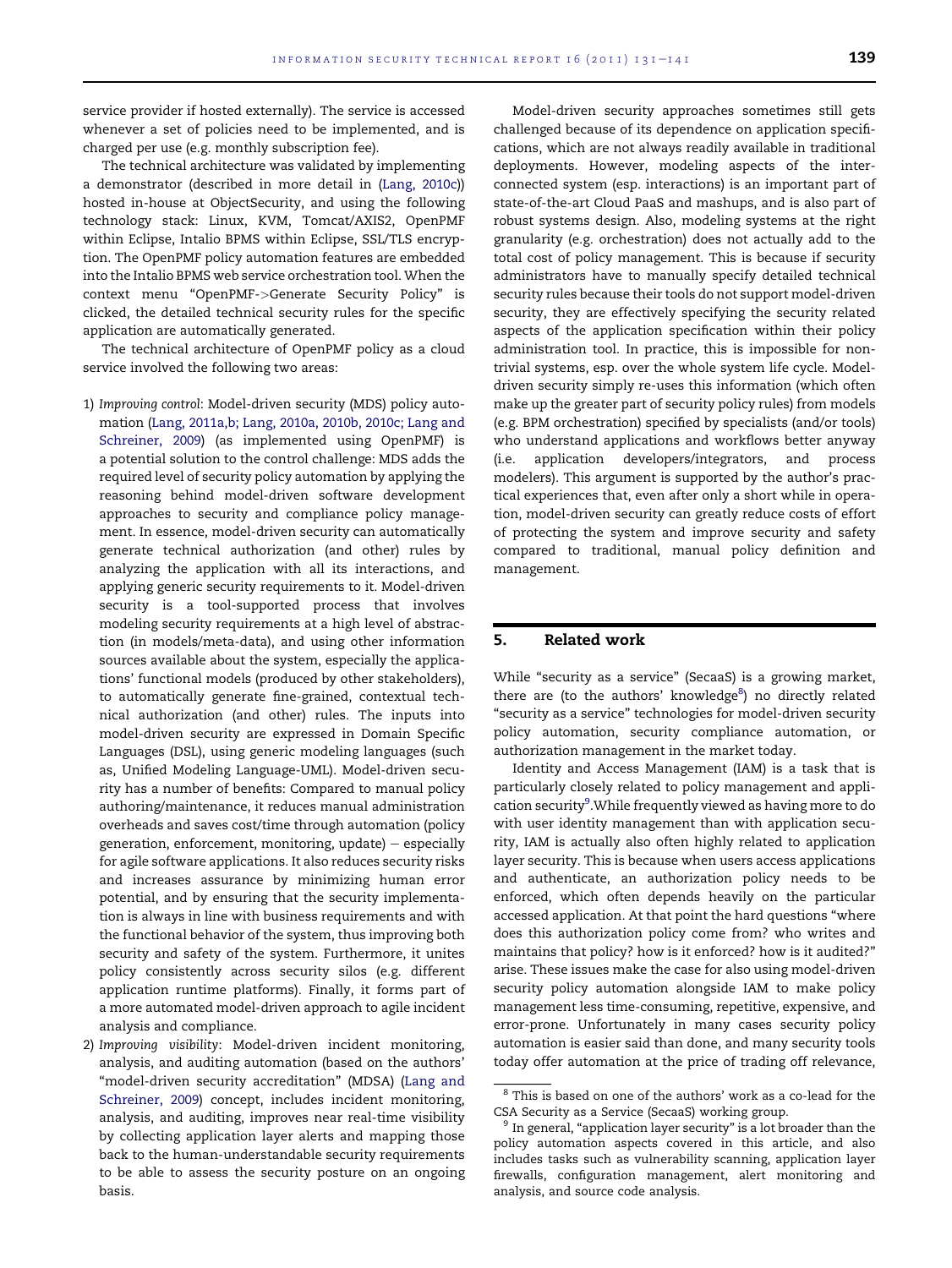<span id="page-9-0"></span>correctness and automation ([Lang, 2010b](#page-10-0)). Often the reason for implementing such complex and contextual policies is because end-user organizations must comply with industry specific guidance.

Conventional "authorization management", which is nowadays often categorized as part of Identity & Access Management (IAM), illustrates these challenges: Policies become unmanageable when systems and participants get numerous, when interconnected applications evolve dynamically ("agility"), and when policies become feature-rich, finegrained and contextual. There are simply too many, too complex technical security rules to manage, so that authorization policies can become unspecifiable or unmanageable, and the confidence in the enforced policy can be undermined. In order to support the adoption rationale behind agile application environments such as cloud and SOA, authorization management itself needs to be at least equally agile, and also automated, manageable, fine-grained, contextual. Irrespective of those shortcomings, authorization management forms a critical technical building block to enforce and audit application authorization policies for all protected resources. It plays a critical part of cloud application security, and even more so for cloud mashups, because different actors (e.g. users or cloud applications) should only be able to invoke each others' services if they are authorized to do so in a specific situation based on security policies.

# 6. Conclusion

In this project, we gathered a valuable analysis of gaps in numerous current cloud-related (and other) security standards and guidance documents. There are major gaps in cloud-related standards and guidance documents. In particular:

- More details in cloud-related guidance is needed in order to push for effective implementation, esp. of authorization and access control
- Proportionally weighted focus in guidance is needed; instead, guidance is overly focused on identity & authentication and neglegts on policy and authorization
- Implementing "least privilege" control requirements widely recommended but typically not implemented effectively
- Implementing "information flow enforcement" access control requirements widely recommended but not effectively implemented in practice
- "Security incident monitoring", "reporting", "auditing" implementations need to become more policy-driven and automated to improve near real-time visibility into security posture
- Cloud subscribers need more standardized control over internal cloud security
- Cloud subscribers need more standardized visibility over internal cloud security
- Application layer security and business process layer security needed, but guidance does not cover this
- Cloud Platform as a Service (PaaS) application development tools that support secure development and policy/

compliance automation are needed, but most guidance does not cover this enough

- "Policy as a Service" is very attractive for large, federated private/community clouds
- "Policy as a service" is easier to adopt for clouds, esp. Platform as a Service (PaaS), than for more traditional deployments, e.g. Service Oriented Architecture (SOA)
- "Policy as a Service" will become increasingly attractive as clouds will evolve and become more interconnected, BPM mashup orchestrated
- "Policy as a service" is more likely to be adopted when hosted as a private or dedicated cloud service.

As a result of this project, we were able to validate that "Policy as a Service" based on model-driven security policy automation and model-driven incident monitoring, analysis, and auditing automation is an important solution. This enabled us to design the future direction of OpenPMF "security policy & compliance automation as a service" to meet cloud security needs. Large enterprises and the numerous emerging government cloud initiatives worldwide (e.g. UK, US, Canada and elsewhere) should have a great interest in the described service, which is currently being implemented by the authors based on ObjectSecurity's OpenPMF product. The results will directly impact the cloud roadmap of ObjectSecurity's OpenPMF product.

In addition, the authors were able to impact emerging cloud-related security and compliance standards through active contribution to include application and business process security controls.

# Acknowledgments

The project described in this paper was part funded by the UK Technology Strategy Board as part of the Feasibility Studies for Digital Services micro-SME call. The project was carried out by the ObjectSecurity authors, and involved informal collaboration with John Mullen and David Chizmadia from Promia, Inc. as part of other proposals and projects (including a joint project for US Navy SPAWAR [\(ObjectSecurity, 2011b\)](#page-10-0)).

## references

- Amazon. AWS security center website, [http://aws.amazon.com/](http://aws.amazon.com/security/) [security/](http://aws.amazon.com/security/); 2011.
- CloudAudit.org website, [www.cloudaudit.org;](http://www.cloudaudit.org) 2011a.
- CloudBestPractices. "Cloud 2.0 applications", in "cloud computing - best practices guide". blog (CloudBestPractices.info); 2011b.
- Cloud Security Alliance (CSA). Security Guidance for Critical Areas of Focus in Cloud Computing V2.1; December 2009.
- Cloud Security Alliance (CSA). CSA Cloud Controls Matrix V1.1; December 2010.
- ENISA. Cloud computing  $-$  benefits, risks and recommendations for information security; November 2009.
- Ferraiolo DF, Kuhn DR. Role-based access control; October 1992. 15th National Computer Security Conference. pp. 554-563.
- G-Cloud innovation website, [www.gcloudinnovation.com;](http://www.gcloudinnovation.com) 2011.